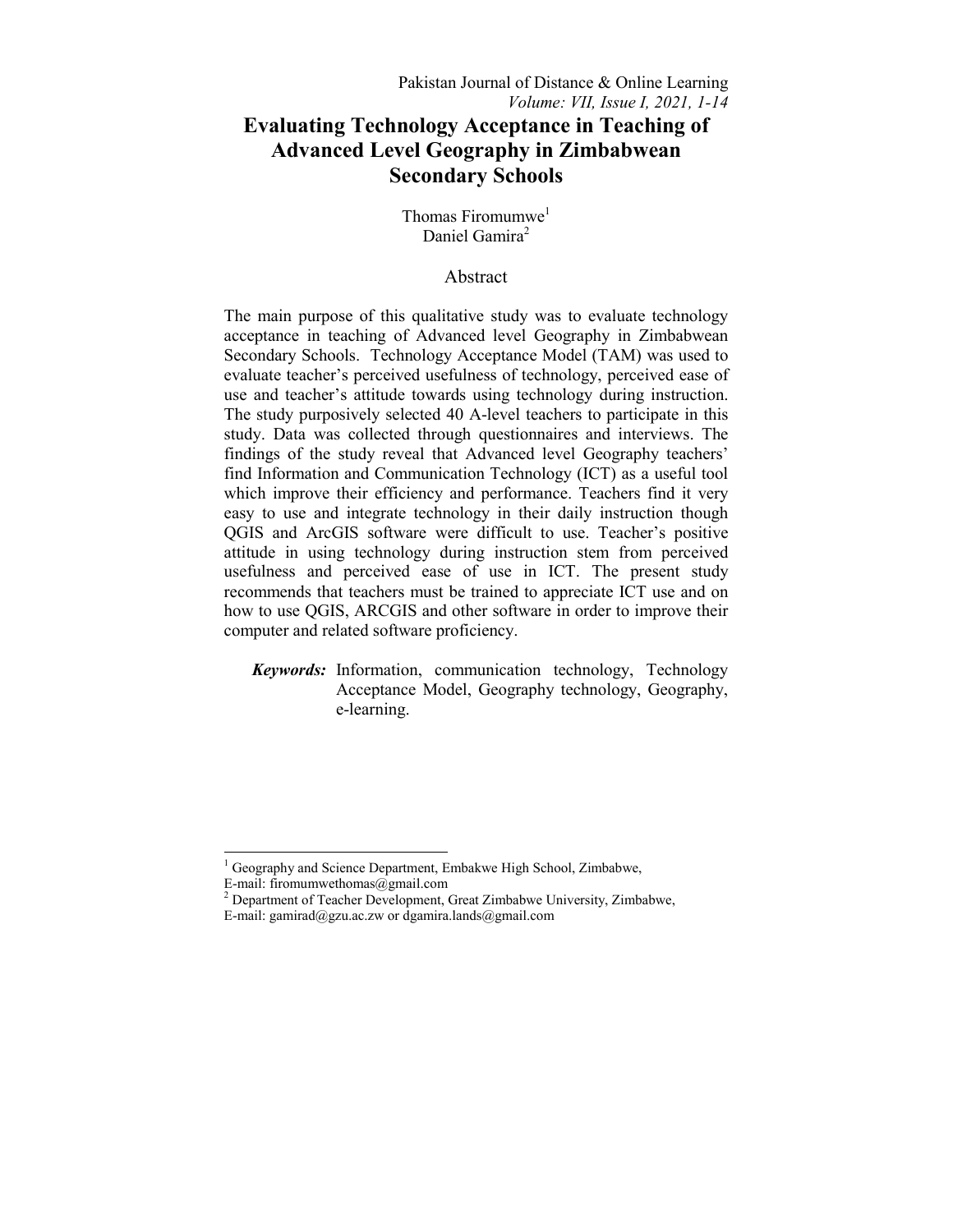## **Introduction**

 Information and communication technology (ICT) is one of the modern approaches which influence the way teaching and learning is done. It overtakes one of the traditional approaches in geography which is field work (Firomumwe, 2019). It has changed the teaching and learning process across the general education (Zarafshani, et al., 2020). ICT tools and gadgets such as smart phones, computers, global positioning system, printers and wi-fi are important in geography learning as they provide learners with experiential learning and diverse learning (Nooghabi, Iravani & Fami, 2011). ICT tools promoted elearning which facilitated distance education in school particularly in the Covid period where e-learning through google classroom, WhatsApp, Facebook, YouTube, and world-wide-web sources are common. Recent studies by Hennessy, Ruthven & Brindley (2005); McGorry (2002); Teeroovengadum, Heeraman & Jugurnath (2017) noted the usefulness of ICT to positive performance in learners. Proper use of ICT in education do have positive effects in learner's achievement.

 More related studies documented ICT as an important tool which facilitate effective communication between teachers and learners in the scope of curriculum implementation. The opportunity for effective communication from ICT gadgets and tools was not possible before (Tondeur, et al., 2017). Documented sources have seen teacher as a vital part in ICT implementation in schools. Teachers are the main protagonists in supporting ICT in education sector. Their functional role in supporting ICT ease learning in schools as revealed by several studies from (Comi, Argentin, Gui, Origo, & Pagani, 2017; Englund, Olofsson & Price, 2017; Nikolopoulou & Gialamas, 2016)

 The history of ICT in Geography can be traced back to 1950s in a research by (Maguire, 1989). He provided the useful account of computers revolution in the discipline of Geography. Computers are enabling technology as they improve Geographer's efficacy and efficiency in several ways (Maguire, 1989). His study pinpoints that computers and technology collect and store large quantities of data and that data can be quickly manipulated to suit the needs of the teacher. In a study by (Morgan & Tidmarsh, 2004) computers are important in developing teacher's skills and help them to plan more effectively. Compared to traditional methods of teaching, computers and ICT tools develop teacher's proficiency in content development and curriculum implementation. The teaching of Geography require ICT tools and introduction of ICT changes the face of geography methodological stances (Gamira, 2019). In Zimbabwe, geography curriculum overhaul in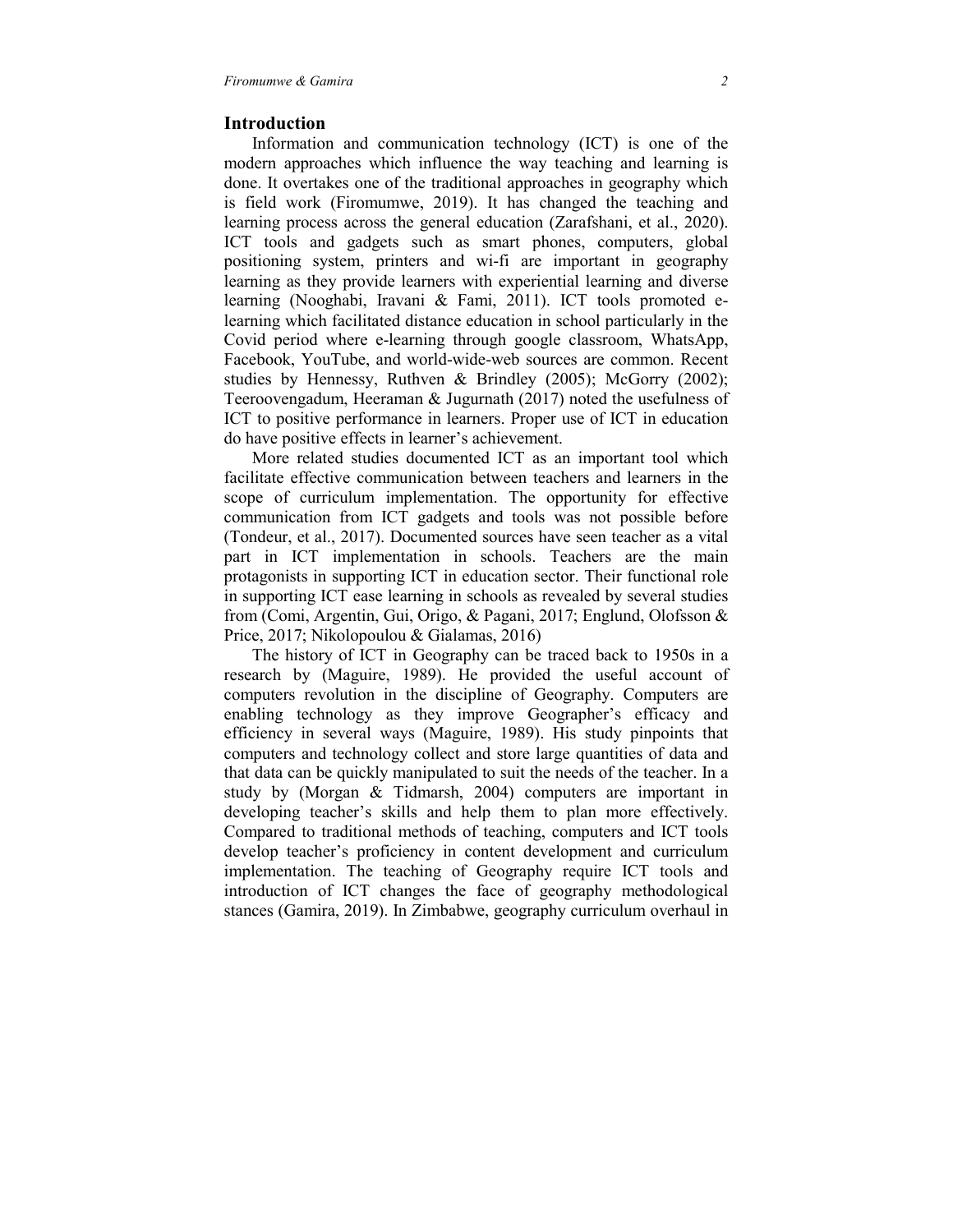early part of the year 2017 brought a challenging effect in the way geography methodological approaches are done. Introduction of Geographic Information System (GIS) and Remote Sensing (RS) call for a great deal in the application of technology in spatial learning in Geography at all levels. GIS and RS demand for integration of computers in teaching. The use of computer-based applications like Quantum Geographic Information System (QGIS), GPS waypoints, DIVAGIS, ArcGIS etc. are purely computer-based programs which require ICT knowledge and integration in teaching and learning of the topics. Thus, instructional methodologies in topics GIS and RS require the use of ICT tools and computers as a mandatory resource. Despite the importance of computers in teaching GIS and RS topics, technology is vital in all topics across the whole geography curriculum. ICT tools particularly internet produce ideal and conducive environment which is learner centred through the use of internet geographic knowledge base games and quiz applications. Therefore, computers and ICT in Geography instructions created an encouraging learner-centred environment in which it constructs learner's knowledge and creates experimental and experiential learning environment. Thus, use of computers instil generic skills such as research skills, analytical skills, data collection skills (Firomumwe, 2019) in geography learners. In short, introduction of ICT in geography learning at advanced level brings a notable paradigm shift from traditional geography to modern geo technology. Once more, the shift is from teacher centred to learner centred instructional approach. Learners are now able to express themselves freely during holidays and after hours in WhatsApp and Facebook application during educational discussions with friends. Concrete and abstract concepts in geography are now being simplified by applications such as YouTube and Nat-Geo which brings

the world into a smartphone and computers. This notably reduce the traditional requirements of expensive and inaccessible fieldwork. The use of Remote sensing and satellite imagery in classroom is very cheap but very effective learning approach.

 In Zimbabwe, the use of ICT tools in teaching and learning is pulled back by poor economic environment. Poor economic development and growth dragged the digital revolution greatly in Zimbabwe (BWPI, 2009). Most schools are unable to purchase ICT tools for learning because of costs associated. Some schools in rural parts of Zimbabwe are not electrified and this act as a prohibitive agent for ICT integration in schools (Mandonga, Matswetu & Mhishi, 2013). Despite economic challenges affecting the use of ICT in schools, some schools have a notable progress in utilising ICT tools in teaching and learning especially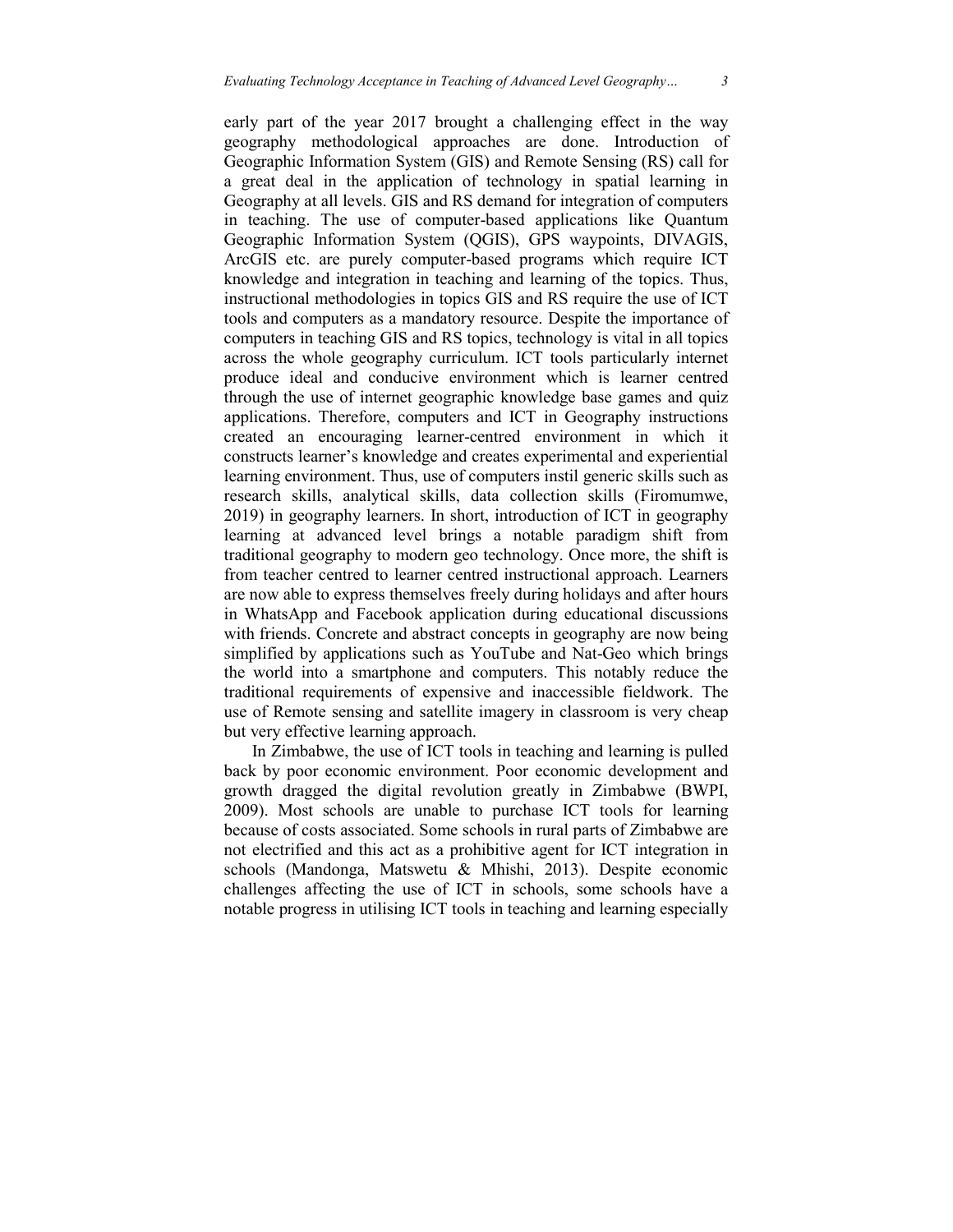urban schools and elite schools in Zimbabwe. ICT gained momentum recently in higher and tertiary institutions in Zimbabwe, however, in the Ministry of Primary and Secondary Education it is slowly implemented. In 2014, the Ministry of Information and Communication Technology planned to have one computer per class in secondary education as a way of integrating ICT in secondary schools. This means a ratio of one computer for an average of 40 learners (Ministry of Information Communication Technology (MICT), 2010) was the target. Computers in Secondary schools are being donated by parents, School Development Committee (SDC) and Government since 2010 (Mandonga, Matswetu & Mhishi, 2013) up to 2020 but the ratio is still high in most schools.

# **Reviewof Literature**

 There are several studies conducted on technology acceptance in different disciplines. A study was conducted through a systematic review of exploring factors influencing acceptance of technology for aging individuals (Peek, etal., 2014). A related study evaluated technology acceptance in social media (Wirtz & Goettel, 2016). Recent studies on TAM in education has appeared as a leading scientific paradigm for researching on technology acceptance in teaching and learning arena. Recent studies by Scherer, Siddiq & Tondeur (2019), Davis (2011), Abdullah & Ward (2016) focused on adoption of technology acceptance in education in the context of e-learning. The studies showed popularity of TAM in the discipline of technology, however, there is a knowledge gap in the context of education. The research on technology acceptance model in education is not in its beginning at all. The field of TAM still lacks a detailed application that underscores the need for a study of TAM on educational context (Granic & Marangunic, 2019) particularly in geography. Available literature on education reviews that technology should be designed and implemented on two principles which are; learning is facilitated by technology and technology must be used in different modes of learning methodologies. Again, perceived ease of use and perceived usefulness largely influence teacher's intentions to adopt or reject technology in teaching and learning. Teacher's technology selfproficiency and technology concern affect teachers' intended behaviour on the use of technology. Teacher's perceived ease of use like simple user interface of technology, accessibility and functionality and perceived usefulness such as quality of content and output were mentioned as factors considered by most educators in the use of technology in teaching and learning process (Zhonggen, & Xiaozhi, 2019). A recent study of ICT adoption in Mauritian secondary schools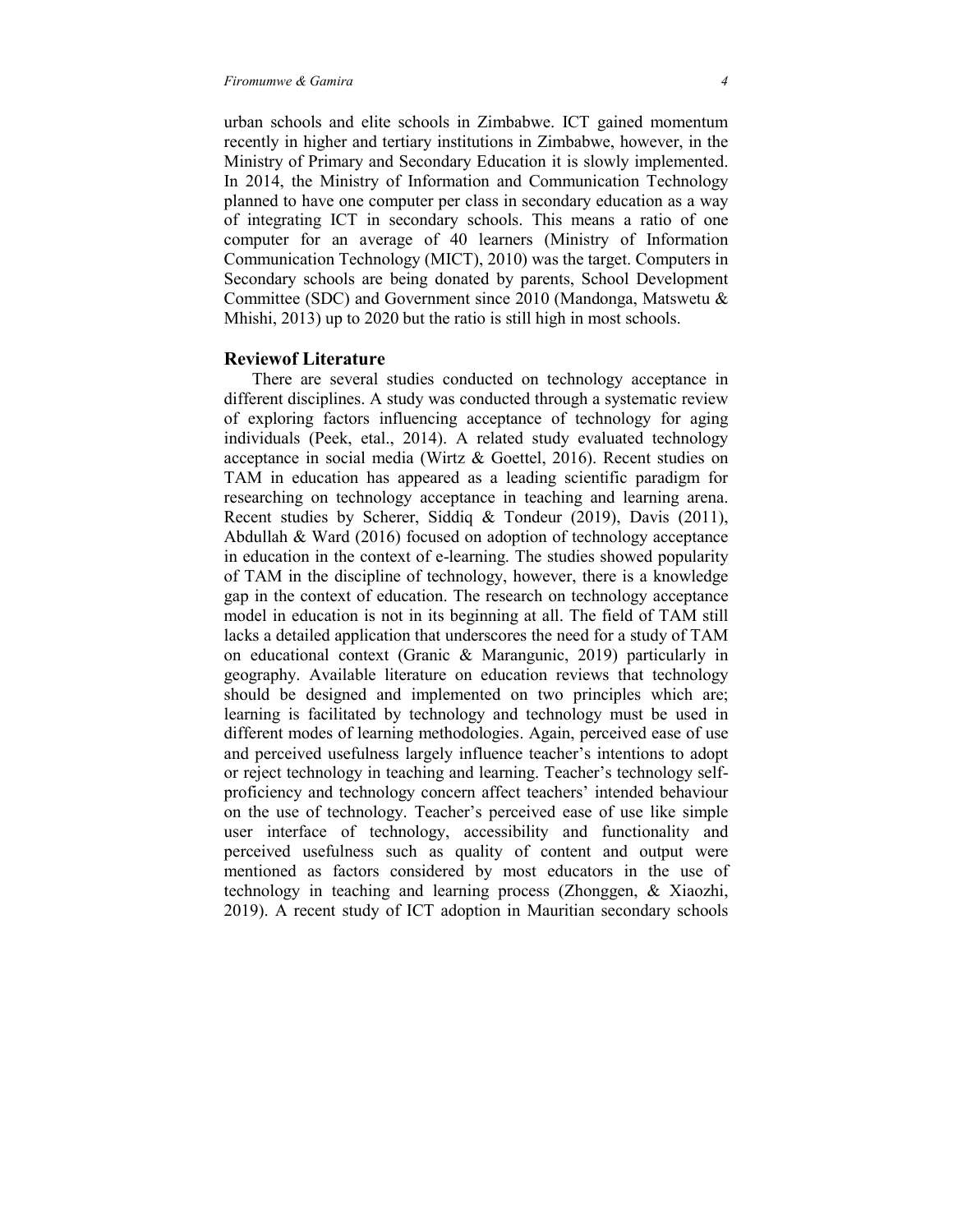showed that teacher's use of technology is largely influenced by external factors rather than perceived ease of use and perceived usefulness only (Teeroovengadum, Heeraman Heeraman & Jugurnath, 2017). Studies in ICT and education has shown that attitude of teachers has an influencing role in teacher' acceptance of technology (Gamira, 2019; Zarafshani, et al., 2020). A study by Gamira (2019) found a positive correlation between use of ICT tools in teaching of Geography and high passrates. Therefore, the adoption of ICT in learning is important in improving teacher's performance and learner's educational outcomes.

## **Theoretical Framework**

**Technology Acceptance Model (TAM** *).* This research study was influenced by Technology Acceptance Model proposed by Davis (1986), in his Technology Acceptance Model for Empirically Testing New End User Information Systems: Theory and Results. It was further developed by Davis, Bagozzi & Warshaw (1989). This model was widely used in technology adoption questions (Zarafshani, et al., 2020) because of its simplicity and applicability in technology usage. Because of the practical aspect of technology in Geography, the research underpropped technology acceptance model in evaluating technology acceptance by geography teachers in secondary schools.



*Figure 01*.Technology Acceptance Model (TAM), (Davis, 1986)

The model explained why technology is accepted or rejected in teaching of geography. The theory of Technology Acceptance Model is based on three main tenets which are *perceived ease of use*, *perceived usefulness* and *attitude towards using technology* . Perceived usefulness is defined as the extent to which a person believes that using particular technology enhances his/her work-related performance (output) and Technology Acceptance Model (TAM), (Davis, 1986)<br>1 explained why technology is accepted or rejected in<br>ography. The theory of Technology Acceptance Model is<br><sup>2</sup> main tenets which are *perceived ease of use*, *perceived* technology.<br>rson believe<br>related perf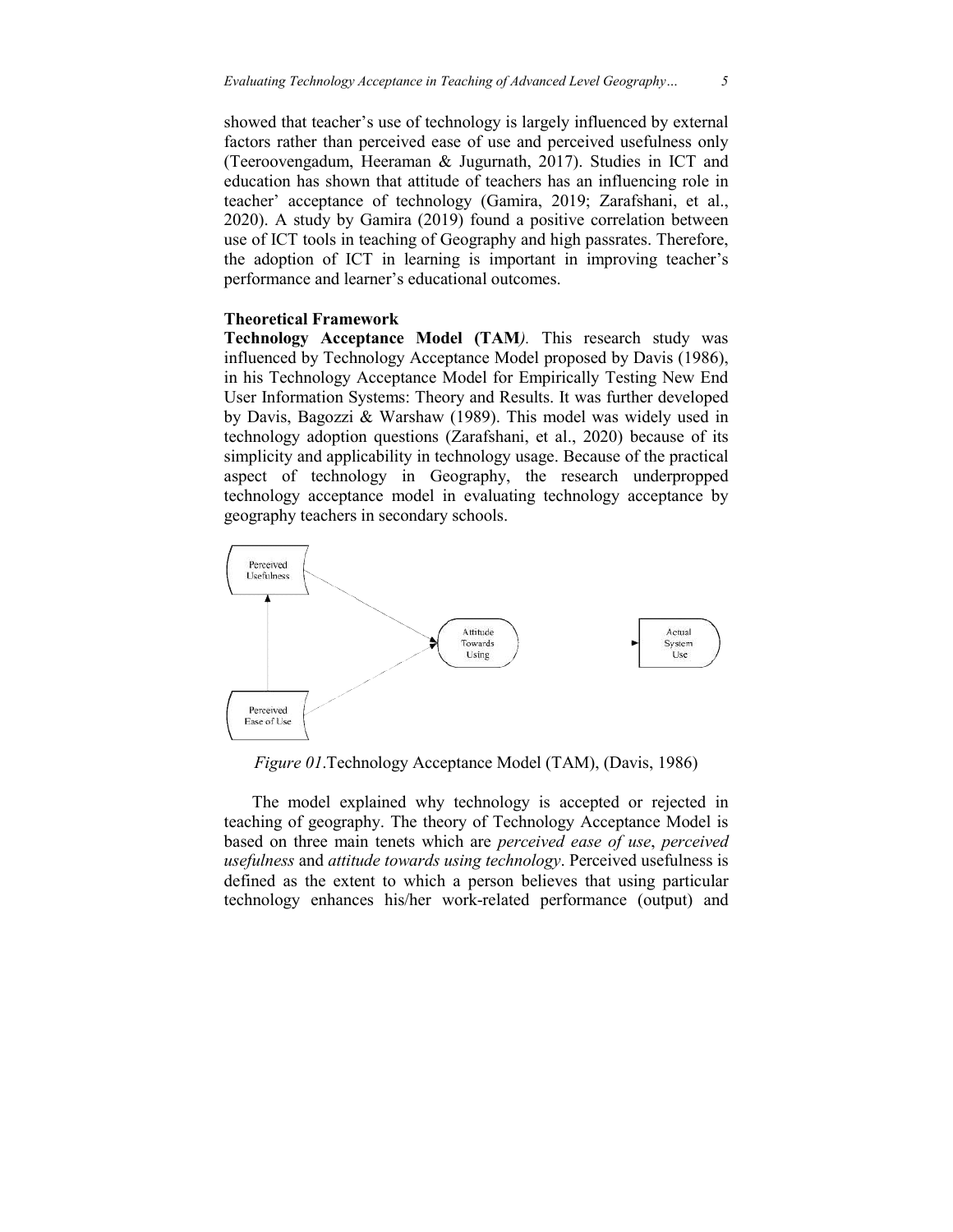perceived ease of use refers to the extent to which a person believes that using a particular technology is free of effort (Davis, 1986). These three main constructs influence geography teacher's intended behaviour in the use of technology during instructions. So, the use of technology by geography teachers is mainly influenced by teachers' attitude towards technology, perceived ease of use and perceived usefulness of technology to teachers' pass rates in geography. Two main elements of Technology Acceptance Model (TAM); perceived ease of use and perceived usefulness are affected by extrinsic factors such as selfefficacy on computers (Zhonggen & Xiaozhi, 2019; Vankatesh, 2001). In short, TAM assumes that three main factors attitude, perceived ease of use and perceived usefulness affect behavioural intention of a teacher to accept the use of technology in teachings of geography. Majority of the teachers who developed negative attitude towards technology in schools rejected and shunned to use technology during teaching (Bayhan, Olgun & Yelland, 2002).

## **Objectives of the Study**

 The study aimed at gathering data about technology acceptance of advanced level geography teachers during instructions. Therefore, the following objectives guided this study:

- To explore Geography teacher's perceived usefulness on technology during instruction
- To identify geography teacher's perceived ease of use in using technology during instruction
- To explore geography teacher's attitude towards the use of technology integration in geography instructions.

## **Methodology**

 This qualitative study sought teachers' views of TAM because of its ability to explain in-depth information concerning teacher's technology acceptance at advanced level geography instructions. Due to the knowledge gap concerning technology acceptance during geography instruction, the researchers felt it appropriate to use qualitative approach which provide detailed information which concerns teacher's technology acceptance. Data was collected from the field work using questionnaire and interviews. Questionnaires were administered using e-mail and Facebook to geography teachers only. Facebook questionnaires were administered and structured using an online application called *Survey Poll*. Focused group interviews were administered using phone calls and face-to-face interviews in local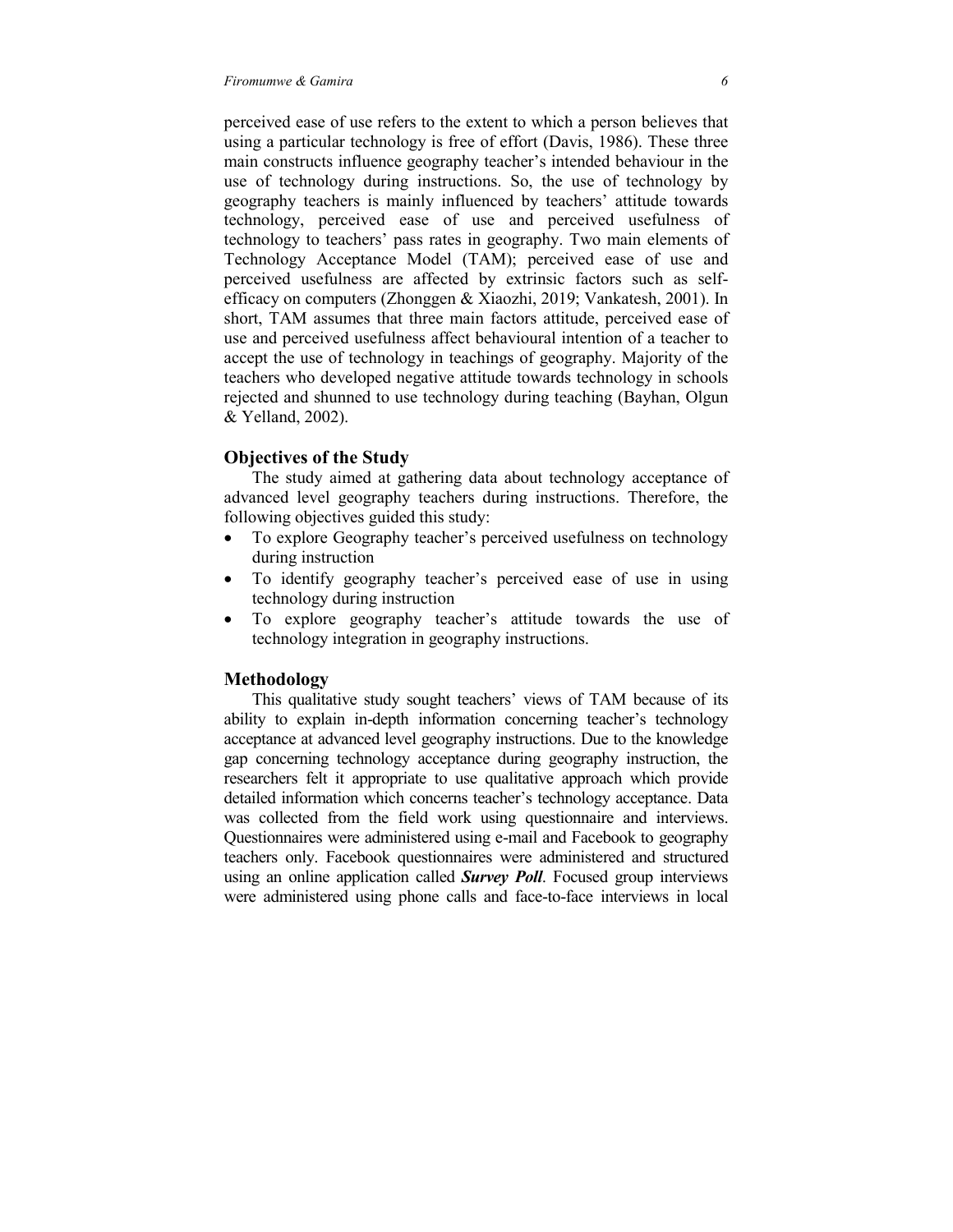schools. The population of the study was made up of advanced level geography teachers and the sample was 40 teachers from the population. The sample was drawn from advanced level teachers where computers and ICT gadgets and infrastructure were found. This necessitated purposive sampling as a sampling technique to gather information concerning geography teachers' technology acceptance.

# **Results and Discussion**

 **Objective 1: Geography teacher's perceived usefulness of technology during instruction:** The first objective of this study was based on exploring geography teacher's perceived usefulness on technology during instruction and the belief that use of technology improve performance (Davis, 2011). This objective was based on the assumption that geography teacher's use of technology enhanced output/teacher's performance or learner's performance. The results of the study revealed that Geography teachers strongly agreed with the notion that the use of technology enhance their work-related performance. Majority of the teachers highlighted that the use of technology during geography instruction invoke all five senses to learners. It improved and helped teachers to explain abstract concepts to the recommended level of learners in a simple way. The present study notes that teachers explain that the use of computer technology in geography benefit teacher's record keeping and progress check on learners. During holiday and exit weekends, teachers continually interact with learners which improve their teaching and learning interaction. The study notes that in cases where fieldwork is very expensive and inaccessible, the use of technology brings the world in the corner of a classroom. This was supported by the following except; *the use of technology, internet and computer in particular substitute fieldwork and remote sensing comes into play*. The use of remote sensing, QGIS, internet and google maps reduce the cost associated with field trips whilst the quality of learning and ease of comparing geographic phenomena in the classroom is enhanced by technology. The study finds that majority of teachers concur with the notion that the use of technology during instruction expose teachers to various sources of information rather than relying only on traditional textbooks as sources of information. This was seconded in a study by Zhonggen & Xiaozhi (2019) that the use of technology reduces the burden of carrying textbook from one room to another. This simply concludes that geography teachers were in accord with the notion that technology is useful in improving teacher's efficiency in the classroom.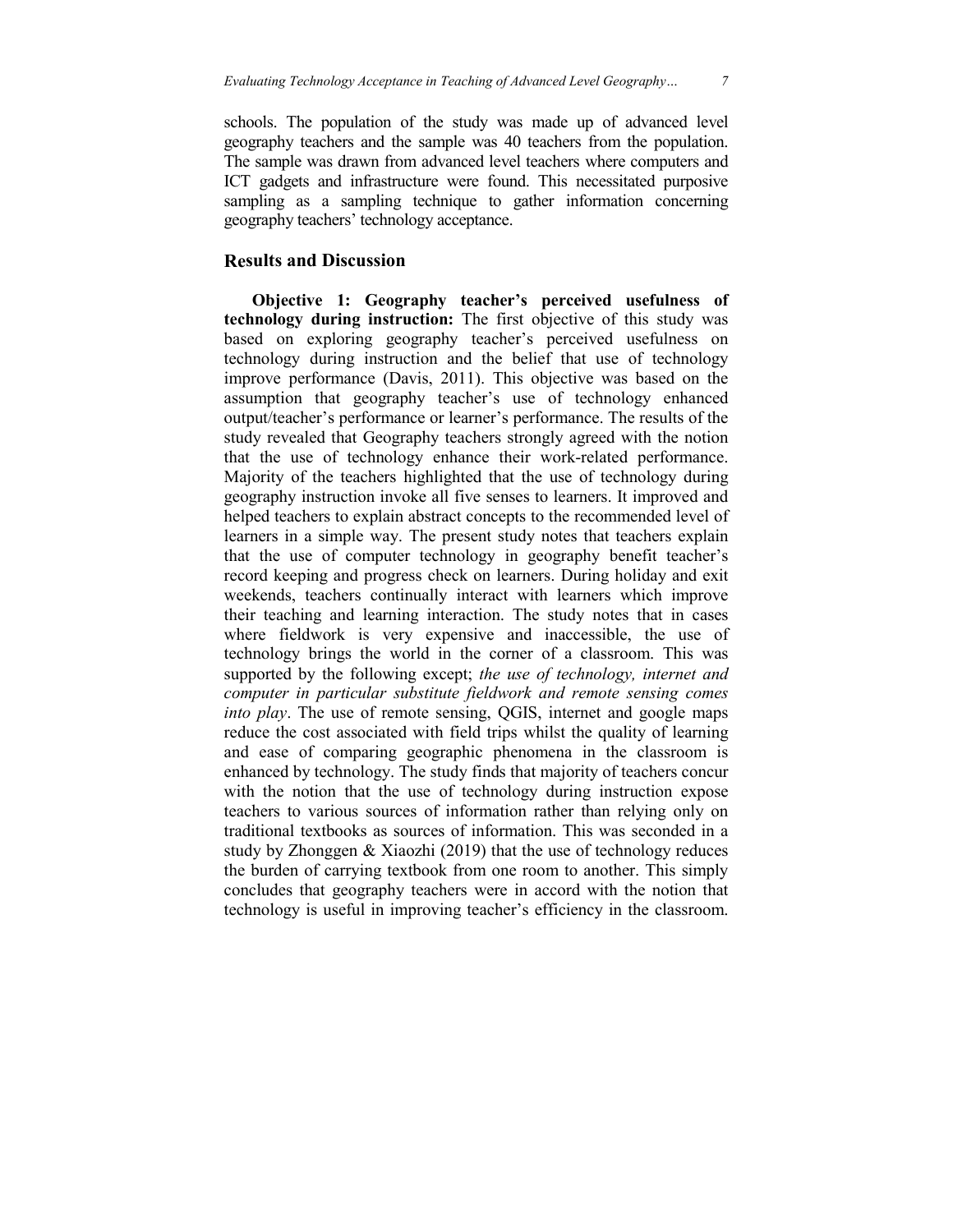This concur with the study by Gamira (2019) that learner's exposure to ICT improved learner's passrate from 65% to 95.5% from the year 2011 to 2015 respectively. His study noted that the use of ICT motivates learners' as it provides rich sources of information to learners. This was seconded in a study by Maguire (1989) who reasoned that the use of ICT in schools help learners and teacher to manipulate data in a different way which improve efficiency and understanding of geographic concepts. Hassell (2002) insist that ICT provides a non-threatening environment for learning and helping learners to meet their unique needs and abilities during learning. A research by Cachia & Ferrari (2010) revealed that teachers perceive technology as an important tool for them to analyse results and learners progress. Their studies claim that computers and other educational technologies are important in combining information and resources for teaching and learning rather than relying on textbooks only. In a study by Morgan and Tidmarsh (2004), it was noted that teachers embrace ICT because it improves information delivery during instruction, motivate learners, make learning more active and offers new ways of working in the teaching fraternity. Technology can be used to control the knowledge, skills and values which teachers and students develop in schools and to domesticate them to existing social realities (Morgan & Tidmarsh, 2004). A research study by Shaha & Barkasb (2018)revealed that the use of technology in e-learning was correlated to good performance in engineering programs in university education in the United Kingdom. Studies identified concur with the findings of this study that the use of technology is perceived as usefulness to geography teaching as it improves performance of both teachers and learners. The whole essence of ICT integration in geography education is because of its fundamental benefits enjoyed in improving teacher's performance and results of learners.

**Objective 2: Identifying geography's perceived ease of use of technology during instruction.** In Davis (2011); Davis (1986); Davis, Bagozzi & Warshaw (1989) individual intent to integrate/use technology when they think it is easy to use. In this objective, the study reveals that majority of teachers find it easy to use technology during geography instruction. They revealed that computers, projectors, smart boards and internet are part of gadgets they use during geography teaching. Software like Google Classroom, QGIS, ArcGIS, Thubani, word processor, excel, power point are the most common software used during instruction. Teachers reveal that the use of these gadgets and software are very easy in the classroom since they have conducted several workshops on how to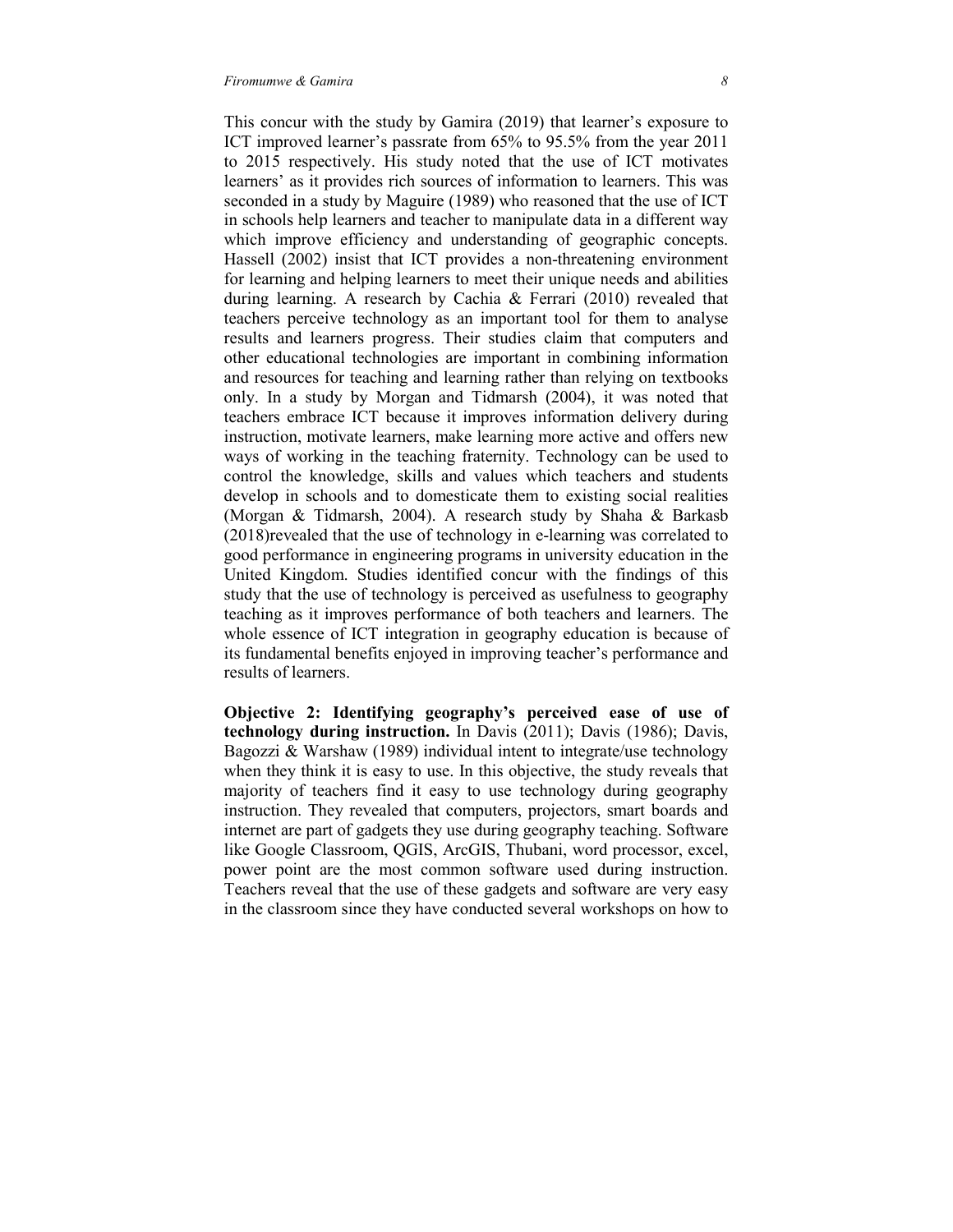integrate ICT in teaching of Geography. However, minority of teachers indicated that the use of specialised software like QGIS, ArcGIS and Thubanis not easy since it is a new aspect and is difficult to integrate. Teachers indicated that the use of these software needs extra training to make it simpler to integrate. The study reasoned that teachers associate the use of social media like WhatsApp, Facebook and Twitter to learning. These social media technologies are simple to operate, due to this, they use social media in geography lessons daily particularly after hours. The results of this study point that perceived ease of use make technology an aspect of daily integration in teaching as indicated by respondents that most teachers are now addicted to use of technology during instruction in all subjects at this school. Therefore, perceived ease of use largely contributed to technology integration and acceptance in teaching of geography daily in schools. This was in tandem with the study by Teeroovengadum, Heeraman & Jugurnath (2017) that perceived ease of use is an explanatory variable of ICT adoption in education. Thus, perceived ease of use is a central role in technology acceptance (Davis, Bagozzi & Warshaw, 1989; Davis, 1986; Abdullah & Ward, 2016) during advanced level geography instruction. This was echoed in a study by Zarafshani, et al. (2020) who emphasised that perceived ease of use permit user's behavioural intentions to use technology. A complementary study by Liao, et al. (2018) revealed that teacher's selfefficacy and proficiency is a significant variable which influence teachers to integrate technology in the classroom. The teacher's proficiency in computer and technology literacy improve teacher's willingness to integrate technology in daily instructions.

**Objective 3: Exploring teacher's attitudes towards using technology in geography instruction.** Attitude is a specific behaviour of teachers towards technology integration during instruction. Several studies on Technology Acceptance Model noted that integration of technology is highly correlated to attitude of users towards technology (Zhonggen & Xiaozhi, 2019; Vankatesh, 2001). The present study reveals that majority of teachers agree for positive impact of integrating technology on geography instruction. They agreed that technology is a positive tool for teacher's innovation in geography lessons. Teachers reveal that they intent to use technology daily in their instruction and it is wiser to use ICT in modern geography instruction because of its ability to tackle abstract concepts at advanced level. The study concluded that majority of teachers understudy reveal a positive attitude towards technology integration in schools. According to TAM, the attitude of teacher toward using technology is developed by two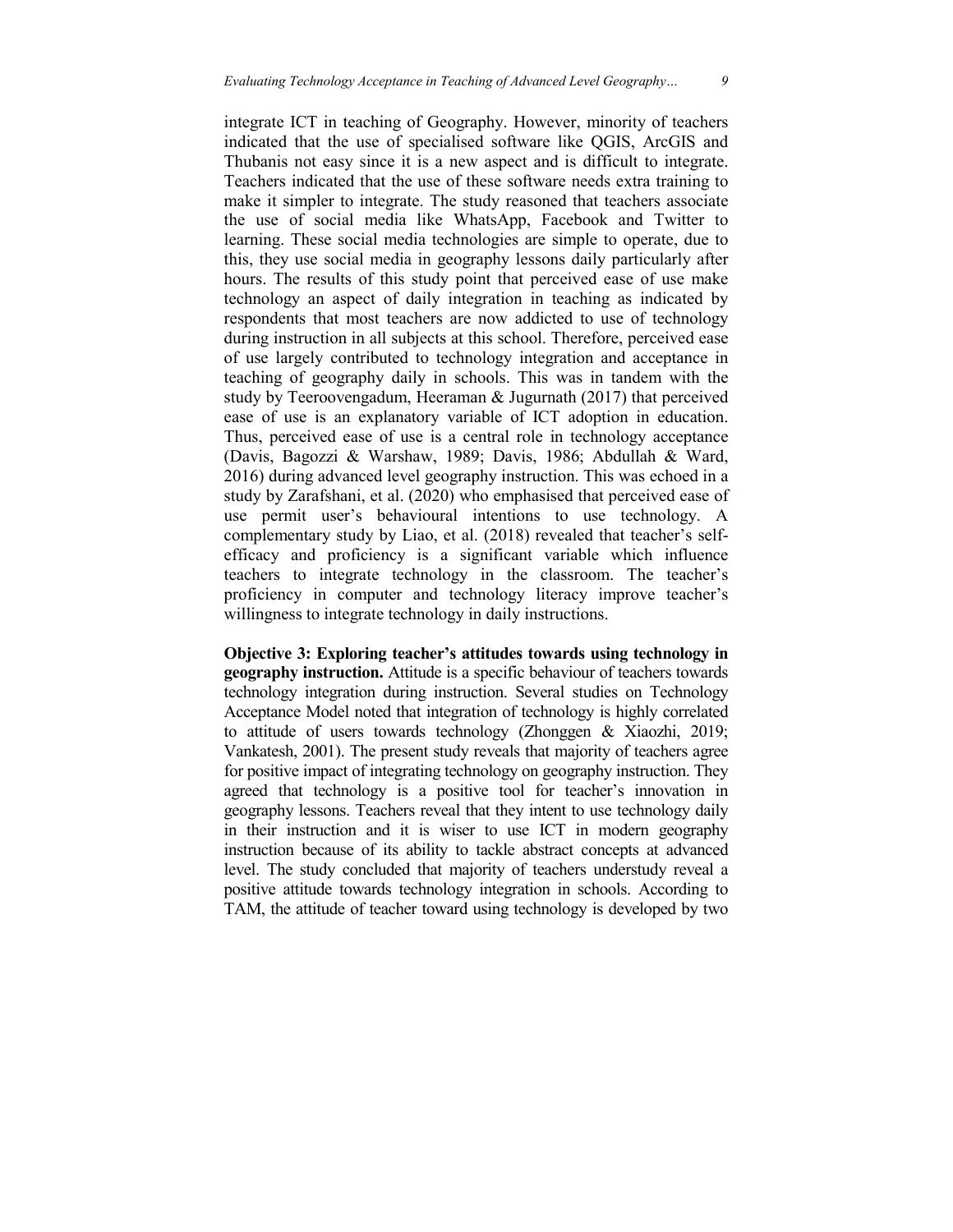main factors which are perceived ease of use and perceived usefulness. As noted with this study, advanced level Geography teachers find technology very useful and ease to use. Therefore, their attitude towards technology integration is positive. Advanced level Geography teachers intended to use technology as it yields positive results and is easy to integrate as there is no mental labour to integrate technology. This study was complemented in a study by Gamira (2019) who insists that Geography teacher's attitude towards ICT at Jameson High school in Kadoma was positive. Their positive attitude towards ICT influenced them to integrate technology in their daily instructions. This was supported by Osodo, Indoshi & Ongati (2010) that 82% of teachers' attitude was favourable towards integration of ICT integration in Geography. In short, teacher's favourable attitude towards technology develop a positive intention to use technology during instructions.

## **Conclusion**

 The study concludes that Advanced level Geography teachers adopted the use of technology in their daily instruction. The adoption was associated with perceived usefulness in which teacher's perceived that the use of technology during instruction enhances their performance and output. Teachers view the use of technology in classrooms as beneficial for reducing costs associated with field trips, however, technology was seen as an effective tool in enhancing teacher's output in Geography education at advanced level. Teachers revealed that the use of technology is very easy for them, that is the reason why they integrate it during instruction. However, minority of teachers noted that technical software like QGIS, ArcGIS and Thuban are difficult to use as they need more training to integrate them in Geography teaching. Perceived ease of use and perceived usefulness was indicated by teachers' behavioural intention to use technology which remained high. Therefore, teachers' favourable attitude towards technology integration in schools was supported by ease of use and usefulness of technology in geography instruction. This study recommend that training should be emphasised to enhance perceived ease of use on software such as QGIS and ArcGIS as they are crucial software for teaching advanced level topics like Geographic Information System and Remote Sensing.

#### **Acknowledgement**

 Researchers extent their warmest regards to Geography Teachers who participated in this study. Without them this research would not have been a success.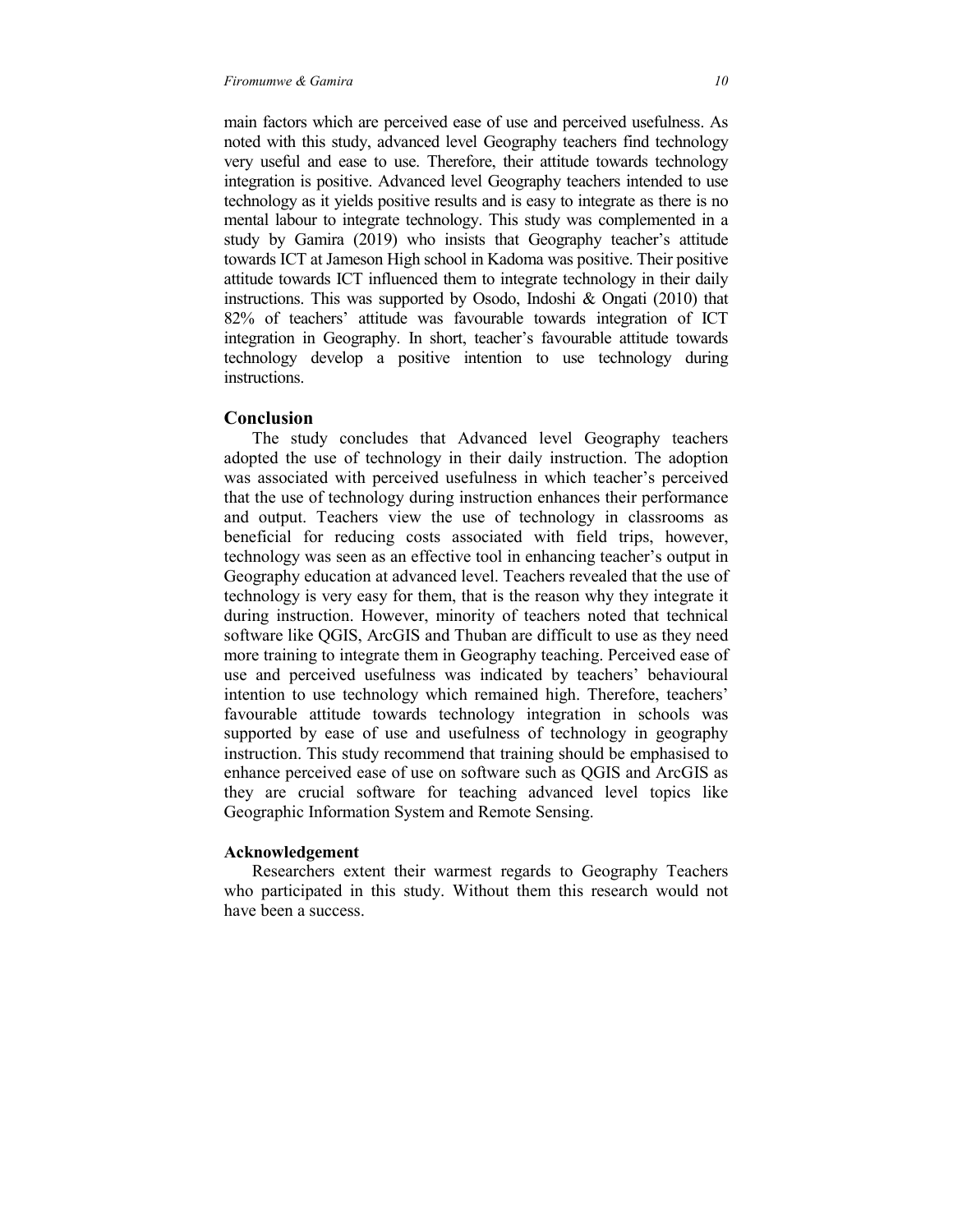### References

- Abdullah, F., & Ward, R. (2016). Developing a General Extended Technology Acceptance Model for e-learning (GETAMEL) by Analysing Commonly Used External Factors. *Computers in Human Behavior, 56*, 238-256.
- Bayhan, P., Olgun, P., & Yelland, N. (2002). A study of pre-school teachers' thoughts about Computer assisted instruction. *Contemporary Issues in Early Childhood, 3*(2), 298-303.
- BWPI . (2009). *Moving Foward in Zimbabwe: Reducing Poverty and Promoting growth.* Manchester: University of Manchester.
- Cachia, R., & Ferrari, A. (2010). *Creativity in schools: A survey of teachers in Europe.* Luxembourg: Publications Office of the European Union.
- Comi, S. L., Argentin, G., Gui, M., Origo, F., & Pagani, L. (2017). Is it the way they use it? Teachers, ICT and student achievement. *Economics of Education Review, 56*, 24-39.
- Davis, F. D. (1986). *Technology Acceptance Model for Empirically Testing New End User Information Systems: Theory and Results.* Massachussetts, USA: Massachussetts Institute of Technology.
- Davis, F. D. (2011). *Foreword in Technology Acceptance in Education: Research and Issues.*Rotterdam, The Netherlands: Sense Publishers.
- Davis, F. D., Bagozzi, R. P., & Warshaw, P. R. (1989). User Acceptance of Computer Technology: A comparison of two theoratical models. *Management Science, 35*(8), 982-1003.
- Englund, C., Olofsson, A. D., & Price, L. (2017). Teaching with technology in higher education: understanding conceptual change and development in practice. *Higher Education Research & Development, 36*(1), 73-87.
- Firomumwe, T. (2019). Experiences out of the classroom: The importance of fieldwork in learning Geography at Secondary School. *i-manager's Journal on School Educational Technology, 3*(14), 16- 24.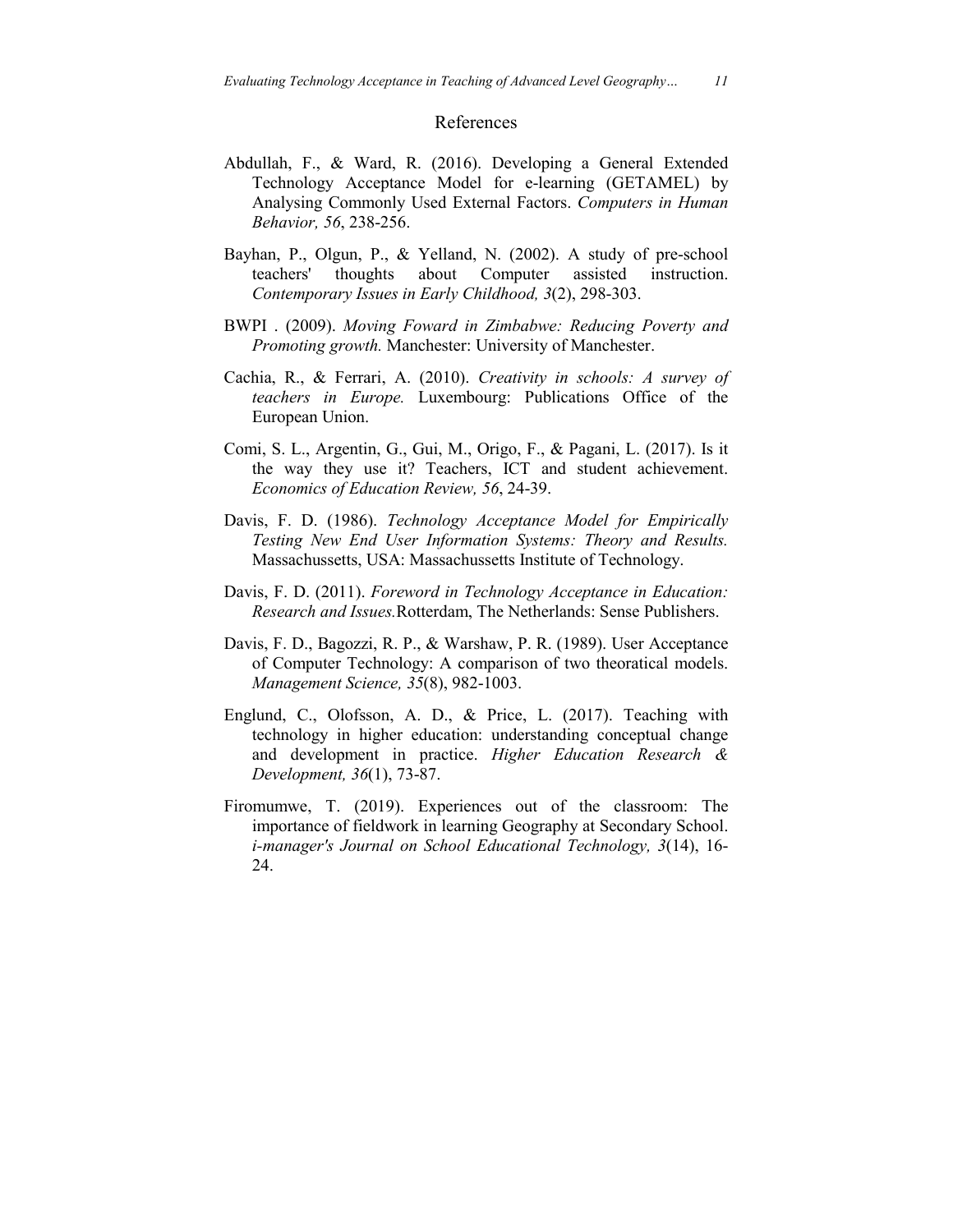- Gamira, D. (2019). The integration of ICT in geography in selected kadoma high schools, Zimbabwe. *i-Manager's Journal on School Educational Technology, 15*(1), 18-36.
- Granic, A., & Marangunic, N. (2019). Technology Acceptance Model in Educational Context: A Systematic Literature Review. *British Journal of Educational Technology,50*(4), 1-40.
- Hassell, D. (2002). Issues in ICT and Geography. In M. Smith, *Teaching Geography in Secondary Schools* (pp. 148-159). New York: Routledge Falmer.
- Hennessy, S., Ruthven, K., & Brindley, S. (2005). Teacher perspectives on integrating ICT into subject teaching: commitment, constraints, caution, and change. *Journal of Curriculum Studies, 37*(2), 155-192.
- Liao, S., Hong, J.-C., Wen, M.-H., Pan, Y.-C., & Wu, Y.-W. (2018). Applying Technology Acceptance Model (TAM) to explore Users' Behavioral Intention to Adopt a Performance Assessment System for E-book Production. *EURASIA Journal of Mathematics, Science and Technology Education, 14*(10), 1-12. Retrieved from https://doi.org/10.29333/ejmste/93575
- Maguire, D. (1989). *Computers in Geography.* London: Longman.
- Mandonga, E., Matswetu, V., & Mhishi, M. (2013). Challanges and Opportunities in Harnessing Computer Technology for Teaching and Learning: A Case of Five Schools in Makoni East District. *International Journal of Humanities and Social Sciences, 3*(1), 105- 112.
- McGorry, S. (2002). Online, but on target? Internet-based MBA courses. *The Internet and Higher Education, 5*(2), 167-175.
- Ministry of Information Communication Technology (MICT). (2010). *Strategic plan (2010-2014).* Harare: MoICT. Retrieved from www.techzim.co.zw/.../zimbabwe\_mict\_strategic\_plan2010-2014
- Morgan, J., & Tidmarsh, C. (2004). Reconceptualising ICT in geography teaching. *Education Communication and Information, 4*(1), 177-192. DOI:10.1080/1463631042000210935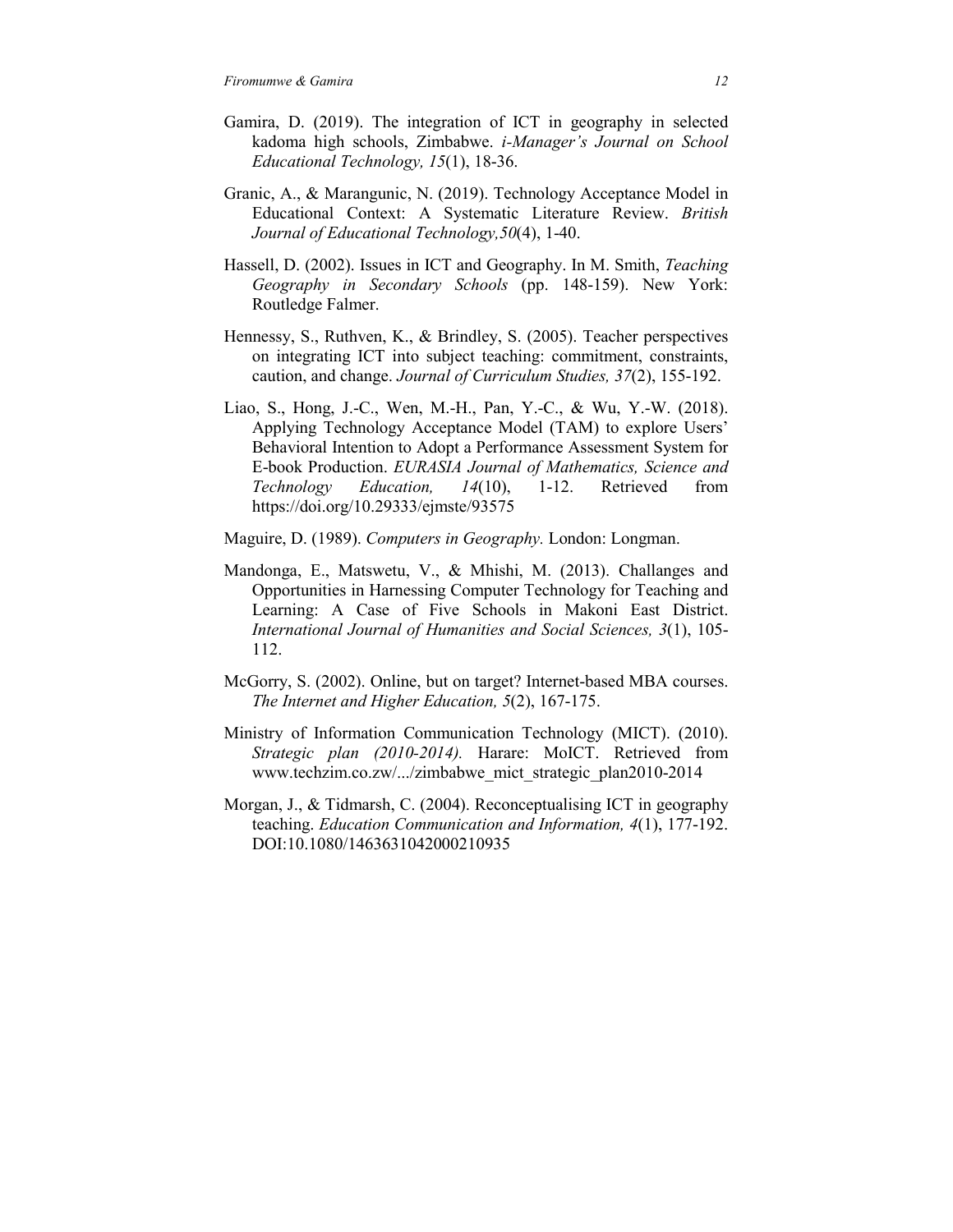- Nikolopoulou, K., & Gialamas, V. (2016). Barriers to ICT use in high schools: Greek teachers' perceptions. *Journal of Computers in Education, 3*(1), 59-75.
- Nooghabi, S. N., Iravani, H., & Fami, H. S. (2011). A study on present challenges on experiential learning of university students (University of Tehran, the Colleges of Agriculture and Natural Resources, Iran). *Procedia-Social and Behavioral Sciences, 15*, 3522–3530.
- Osodo, J., Indoshi, C. F., & Ongati, O. (2010). Attitude of students and teachers towards use of Computer technology in Geography Education. *International Research Journals, 1*(5), 145-149.
- Peek, S. T., Wounters, E., Joost Van, H., Luijk, K., Boeije, H., & Hubertus, J. M. (2014). Factors Influencing Acceptance of Tchnology for Aging in Place: A systematic Review? *International Journal of Medical Informatics, 83*(4), 235-248.
- Scherer, R., Siddiq, F., & Tondeur, J. (2019). The Technology Acceptance Model (TAM): A Meta-analystic Structural Equation Modelling Approach to Explaining Teachers' Adoption of Digital Technology in Education. *Computers and Education, 128*, 13-35.
- Shaha, R. K., & Barkasb, L. A. (2018). Analysing the impact of elearning technology on students' engagement attendance and performance. *Research in Learning Technology, 26*(2070), 1-18. Retrieved from http://dx.doi.org/10.25304/rlt.v26.2070
- Teeroovengadum, V., Heeraman, N., & Jugurnath, B. (2017). Examining the antecedents of ICT adoption in education using an Extended Technology Acceptance Model (TAM). *International Journal of Education and Development using Information and Communication Technology (IJEDICT), 13*(3), 4-23.
- Tondeur, J., Aesaert, K., Pynoo, B., Braak, J., Fraeyman, N., & Erstad, O. (2017). Developing a validated instrument to measure preservice teachers' ICT competencies: Meeting the demands of the 21st century. *British Journal of Educational Technology, 48*(2), 462-472.
- Vankatesh, V. (2001). Determinants of Perceived Ease of Use: Integrating Control, Intrinsic Motivation and Emotion into the Technology Acceptance Model. *Information System Research, 11*(4), 342-35.